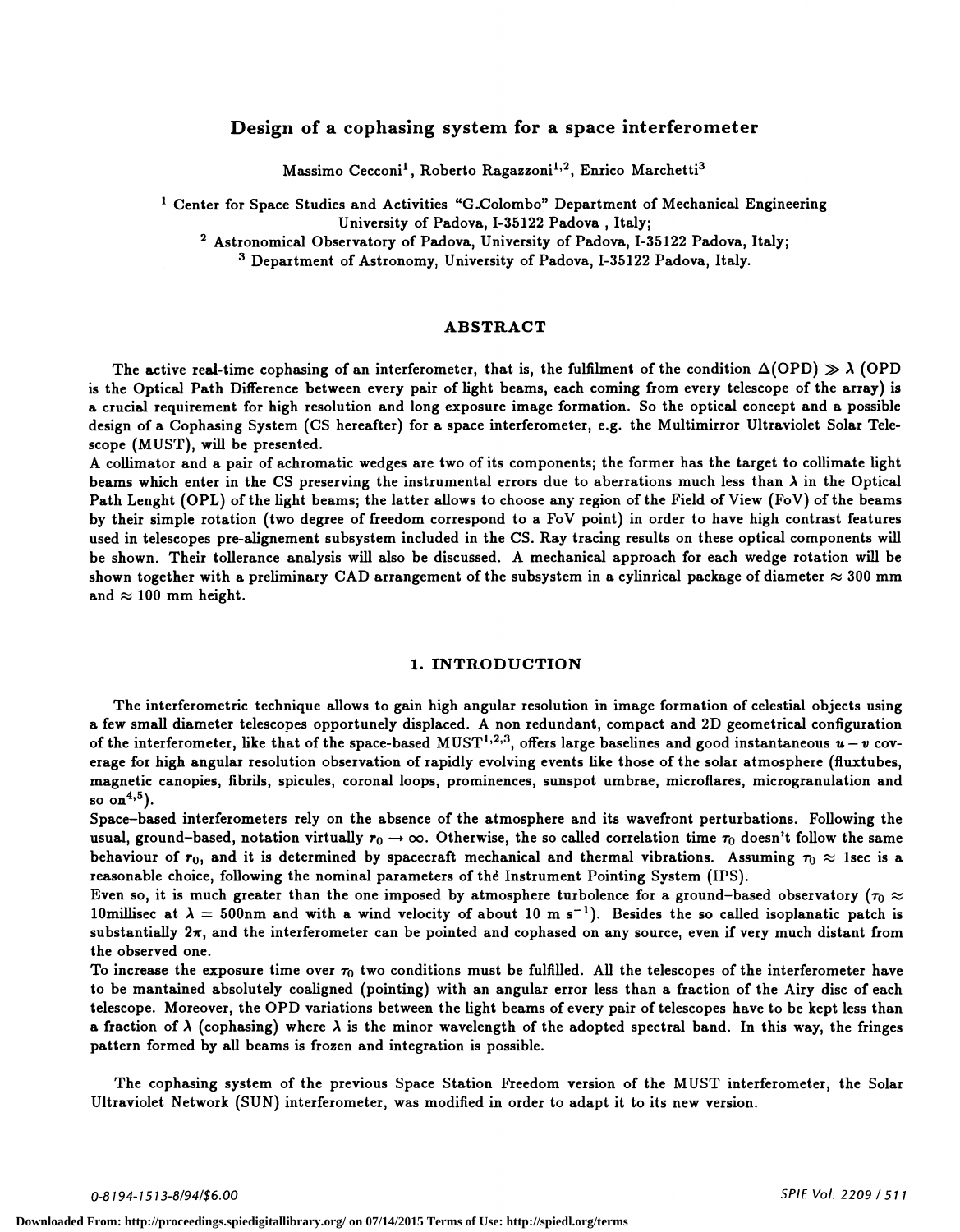

Figure 1: The design of MCS with all its principal components.

## 2. DESIGN OF MUST COPHASING SYSTEM (MCS)

The MCS has to be contained in a cylindrical box  $\approx 30$ cm large and  $\approx 10$ cm high dislocated at the center of the MUST interferometer. A Ritchey-Chrètien recombination telescope with effective focal length  $F \approx 750 \text{mm}$  focalizes the beams at the center of the box where there is a flat mirror (16) inclined 45° respect to the optical axis and with a diameter of  $\approx 15$ mm. The light corresponding to a sky FoV of  $\approx 30''$  passes through a pin-hole made in the center of (16) and enters in the focal instrumentation. The pin-hole entrance diameter has to be  $\approx 1.5$ mm and has progressively to increase along the mirror thickness to let all such light to pass. The remaining FoV ( $\approx 5'$ ) is reflected by (16) towards the lens assembly (17) of the CS which collimates them (see Fig.1).

Because of general optical tolerances, the Golden Rule has to be fulfilled<sup>6,7</sup>. This imposes the optical system formed by the recombination telescope and (17) to be afocal. In this way there are no light losses because such a system have consequently the same f-number.

Preserving the initial geometrical configuration of the entrance pupil (pentagonal) the five beams exiting from (17) are deflected by the flat mirror (18) towards a pair of achromatic rotating wedges (19-20) which allow to choose any region of their FoV. The lens sets (21-22) focalize each beam in the center of the 5 flat mirror+collimator components (23). Two of these need an orientation different from the other three to avoid their superimposition because of the particular entrance pupil geometrical configuration. Infact it doesn't exist any disposition of the mirror (16) around the optical axis which let all the beams to be imaged on the same CCD (26). Each flat mirror of (23) has a pin-hole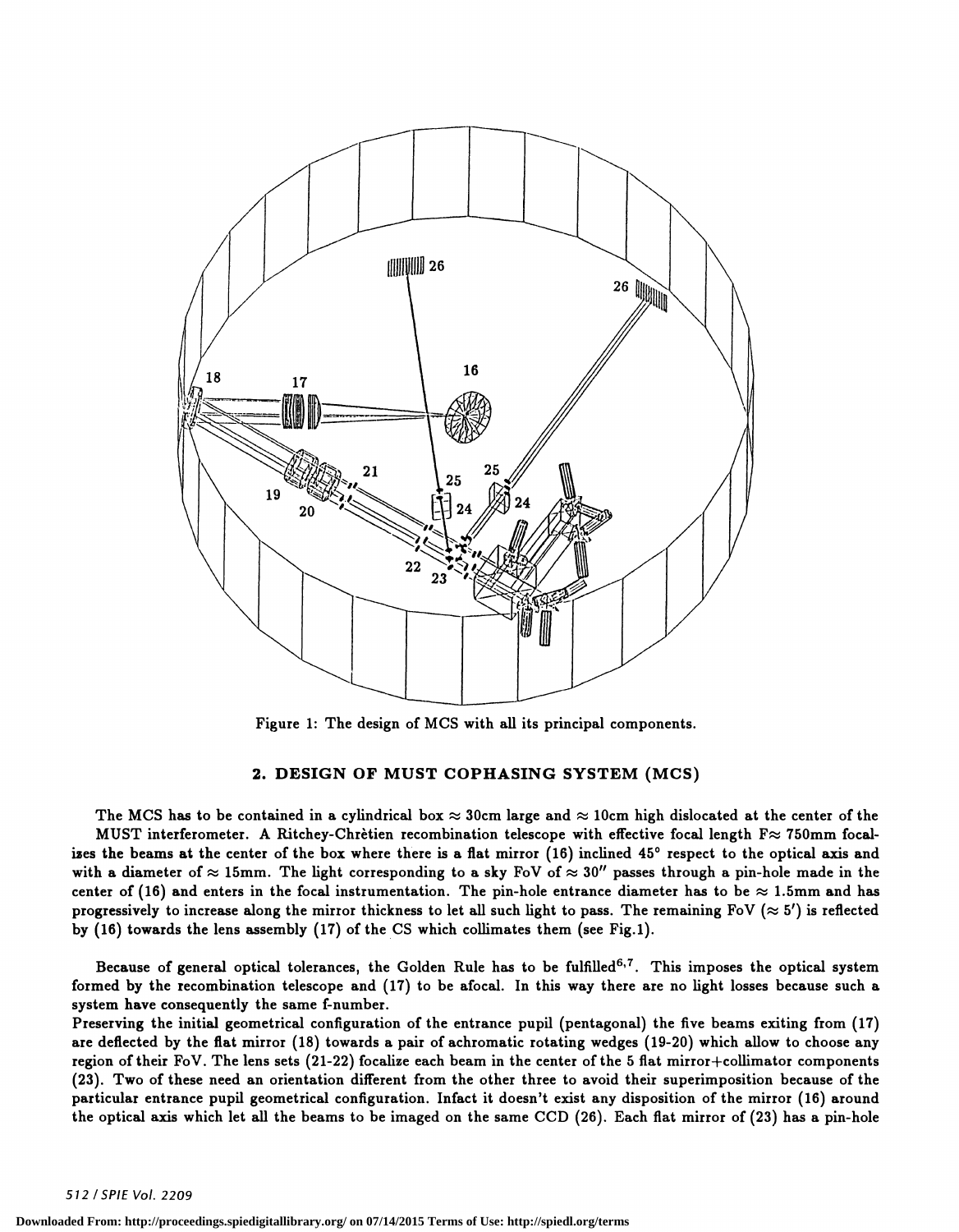

Figure 2: Reference interferometers in the MCS. The spectral band is wide  $\Delta\lambda \approx 400$ nm centered at  $\lambda_0 \approx 600$ nm. This leads to a coherence length  $l_c \approx 1 \ \mu \text{m}$ .

large enough to let only the light corresponding to a FoV equal to an Airy disk of telescope to pass. This allows to improve fringe contrast in the following reference interferometers.

The remaining FoV  $(\approx 30'')$ , hopefully characterized by a lot of high contrast features is reflected towards the prealignement system composed by (23), filters (24), objectives (25) and CCDs (26) where FoV images are formed to be successively compared. From this comparison a precision in relative pointing of telescopes of  $\approx 0.1''$  is possible by secondary mirrors positional active correction. Optimization of fringe pattern contrast on the focal plane by more accurate corrections let a final pointing precision of  $\approx$  3mas to be gained.

The light coming from the focus in the center of each pin-hole of the flat mirrors of (23) is collimated by the lens set (27). Each beam is splitted by the beamsplitter array (28) to form pairs corresponding to adiacent telescopes (see Fig.2).

Each beam's pair enters the piramidal beamsplitter (29) while the OPL of a single one is modulated at a frequency  $\gg 1/\tau_0$  with an oscillating wedge. At the edge of (29) there are two optical components (30) including Brewster plate polarizers, which increase fringe contrast, and SiO photodiodes measuring interference signal intensities to apply synchronous detection technique in order to detect OPD variations<sup>8,9,10,11</sup>. If such  $\Delta$ (OPDs) >  $\lambda$ , an electrical signal is send to corresponding delay lines in order to compensate 'them in real time making the fringe pattern frozen.

#### 3. LENS ASSEMBLY OPTICAL ANALYSIS

Ray tracing simulations have been made for (17) and (19-20) optical components of MCS. Details can be found elsewhere<sup>12</sup>.

The lens—assembly has been studied in some deep detail. Solutions ranging from a singlet to 6 lenses has been optimized. In some occasions an estensive global optimization has been performed. In a few cases, asphericization has been introduced.

In Fig.3 some solutions has been sketched together with the Airy disk performances. The scale for the spot diagrams is the same other than the doublet, clearly unable to fulfill the required performances.

Even if the spot diagram gives a prompt idea of the optical quality of an optical system. Performances test and optimization has been performed with the goal of minimization of  $\sigma_w$  and  $\sigma_{OPD}$ .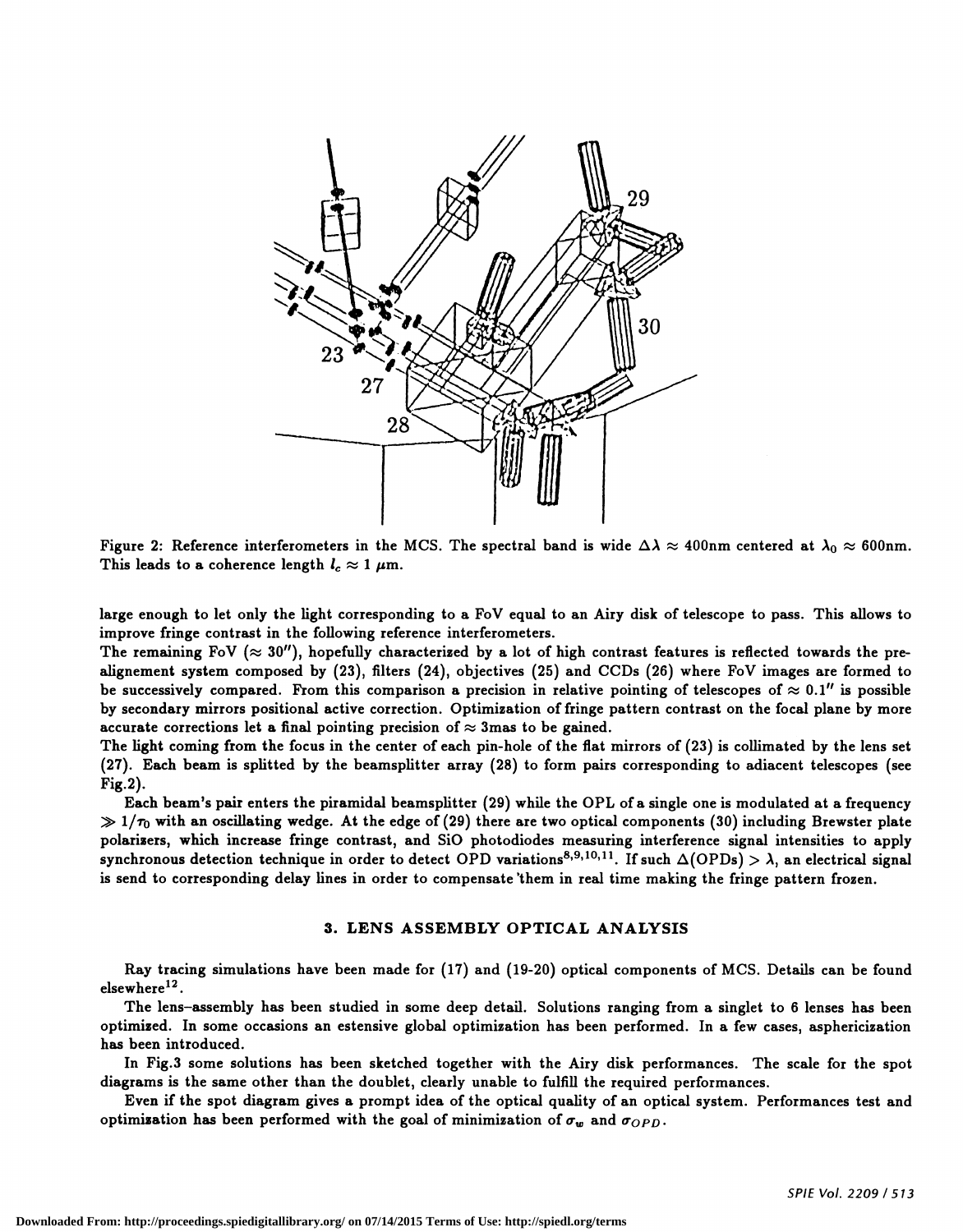

re 3: Lavout and corresponding spot-diagram for some examples of solutions found during the MCS des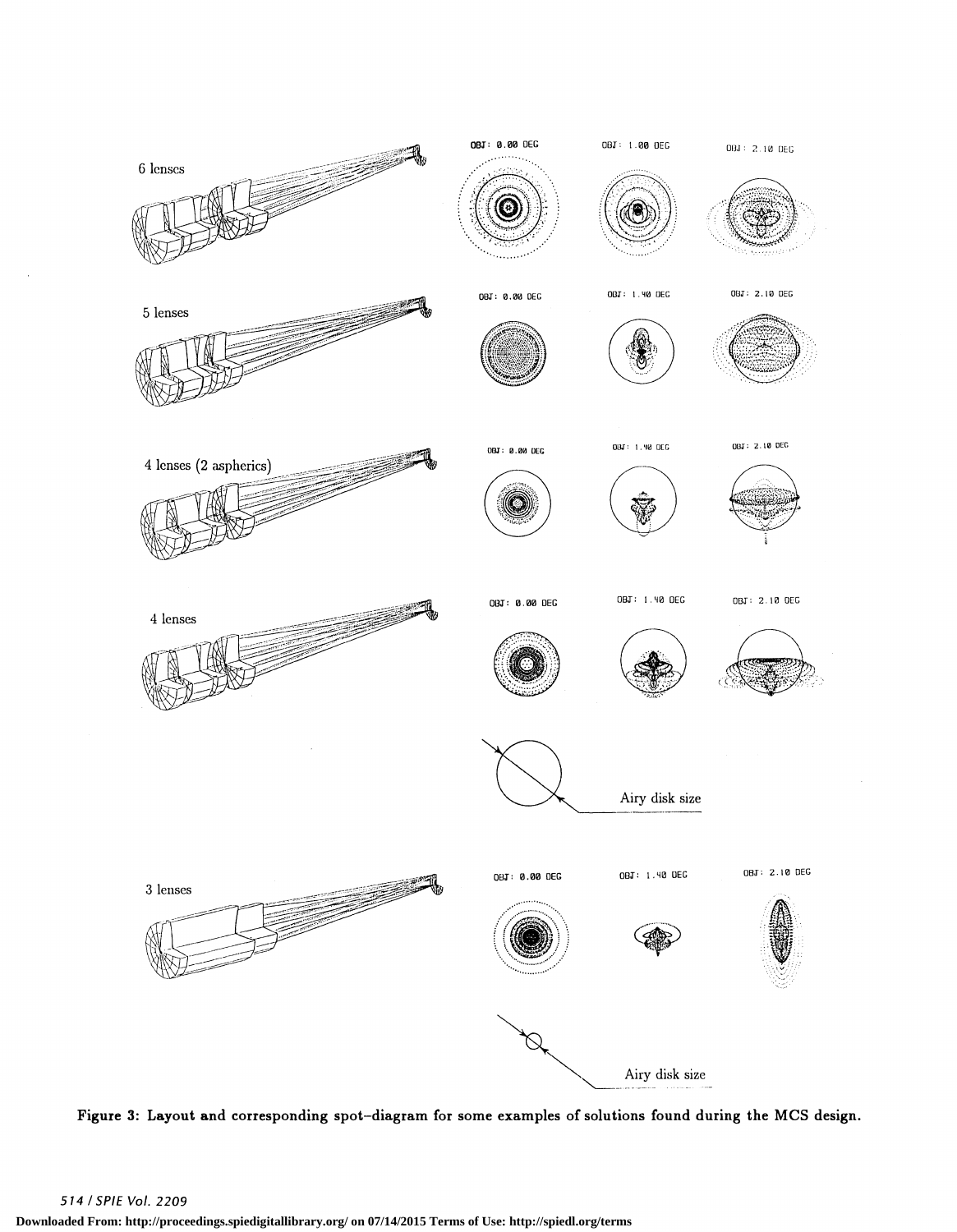

Figure 4: Fraction N of wavelenght (120 nm) vs. number of lenses employed corresponding to: a)  $\sigma_w$  for the on-axis case; b)  $\sigma_{OPD}$  for the on-axis case; c)  $\sigma_w$  for the off-axis case and d)  $\sigma_{OPD}$  for the off-axis case; the filled circle corresponds to the two concave aspherical lenses triplet T4XAFS1.

These two quantities are described in the following. It is to be recalled that the beams collected by each telescope is only a small portion of the entrance pupil of the lens assembly.

 $\bullet$   $\sigma_W$ 

It is the sum of the single rms of each of the small subpupil on the lens assembly, covered by the light incoming from each single telescope in the interferometer;

 $\bullet$   $\sigma$ <sub>OPD</sub>

It is the rms of the differences between each couple of wavefronts incoming on the lens assembly, related each one to a single telescope of the interferometer.

It is interesting to note that the rms of a spot diagram (usually used a merit function for lenses group optimization) has not, strictly speaking, the same minima location of  $\sigma_w$  and  $\sigma_{OPD}$ . The differences, moreover, the dispositions of the interferometric pupil input.

# ACKNOWLED GMENTS

Thanks are due to L.Damé for the numerous hints and the most helpful discussions. Special thanks are also given to P.L. Bernacca, former director of CISAS, for his constant encouragement and supporting of our involvment on the topics of interferometry from space.